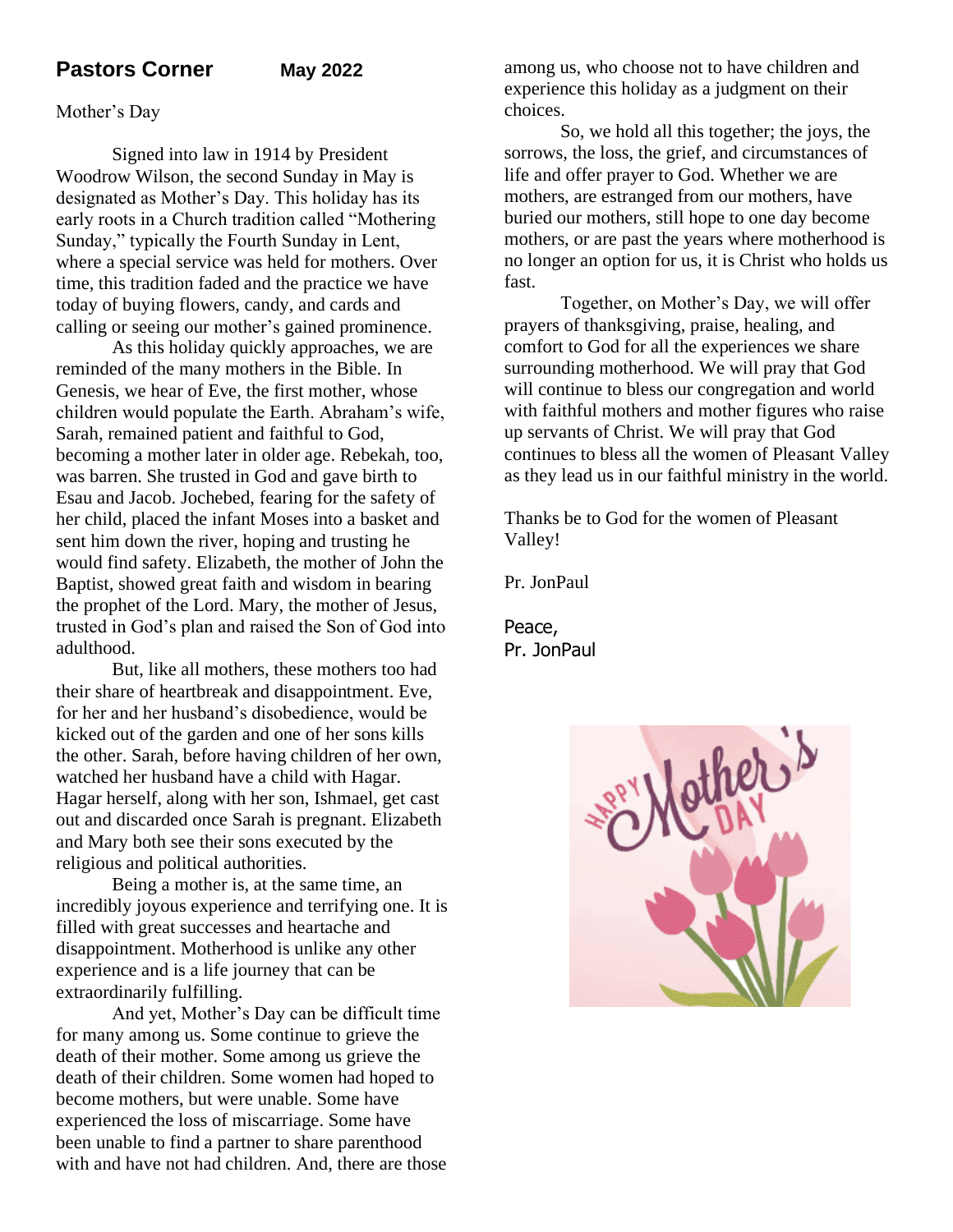# **Pleasant Valley Lutheran Church Council**

April 12, 2022

The meeting was called to order at 6:07 by President Stephanie Kuehl. Pastor JonPaul led us in a devotional prayer.

**NON-AGENDA** – There were no non-agenda visitors or items to discuss. Corissa was present as a potential council-at-large member.

The secretary's report was read by members. Pastor feels that all children could get Bibles with age appropriateness in mind. Also, Jordy's name is spelled wrong in the minutes.

The treasurer's report was read by members. We were \$491.55 in the red for the month of March. With many bills paid, we are now \$1900.31 in the red for the year at the end of March. The March Mission Offering, which went to Karl Bahr and his family for expenses due to his stroke, totaled \$740.00.

The Pastor's report was read by the members. Henry Karnatz, Kari's father, passed away yesterday. His funeral will be April 23, with Pastor JonPaul officiating.

The Synod Assembly is coming up on April 30, 2022. It will be a one-day hybrid format. We may have 2 delegates. Early-bird entry ends on April 17 (Easter Sunday) and is \$50 per delegate. April 30 is the deadline to register. Pastor JonPaul and Jessica plan on attending the Assembly.

Maundy Thursday and Good Friday services will be drive-up at 6:30 p.m. This is a change due to Pastor's work schedule.

Corissa is going to serve an Easter breakfast after the 6:30 Sunrise Service. It will be all take-out.

Pastor will also be officiating at the June 18 Poore wedding and an August 8 Sessions graveside funeral.

There was a motion from John to accept the reports. Second from Randy. Motion carried.

**Education** – The Early Bird registration for youth going to Luther Park, with a payment of half on the total amount, will be due at the church by April 17. Roxie will then write a check to Luther Park for the entire amount.

As past practice has been, Bibles will be given to Jordy Sands, our only third grader, and Teegan and Trygve Johnson as new members. This will be done on May 22, our New Member Sunday. Pastor will get the Bibles and Ruth will get a half-sheet cake and make the coffee and Koolaid. Bibles will not be given to youth when they are confirmed, since they will have been given Bibles in third grade that will carry them through adulthood.

Pastor will be asking parents about first communion. When he finds out about the interest, he will plan a class or classes in the fall to instruct the youth about communion.

**Worship** – The prayer/communication list is incomplete. We now have phone numbers for several attendees at our services. Pastor and Monica are working on a prayer chain/communication type format. The list will be updated at the Annual Meeting.

Both Maundy Thursday and Good Friday services will be at 6:30. Maundy Thursday service will include the stripping of the altar. Good Friday will include prayers around the cross, with the congregation using the tea lights from the Christmas Eve service.

Plans for Easter, April 17, will include a traditional sunrise service at 6:30, a take-out breakfast at 7:30, and a 9:00 service, with the Praise Team. We hope to have Easter in the park, weather dependent. At the end of the 9:00 service we will supply bubbles for the kids, and whoever else might want to play with them. Steph will get 6 packs of 6 bubbles in each pack. (The profits from the breakfast will go to Luther Park. [Not mentioned at this meeting, but I included it so we don't lose sight of it.])

**Building** – The new furnace will be installed.

When the weather permits, we need to seal the blacktop in front of the church.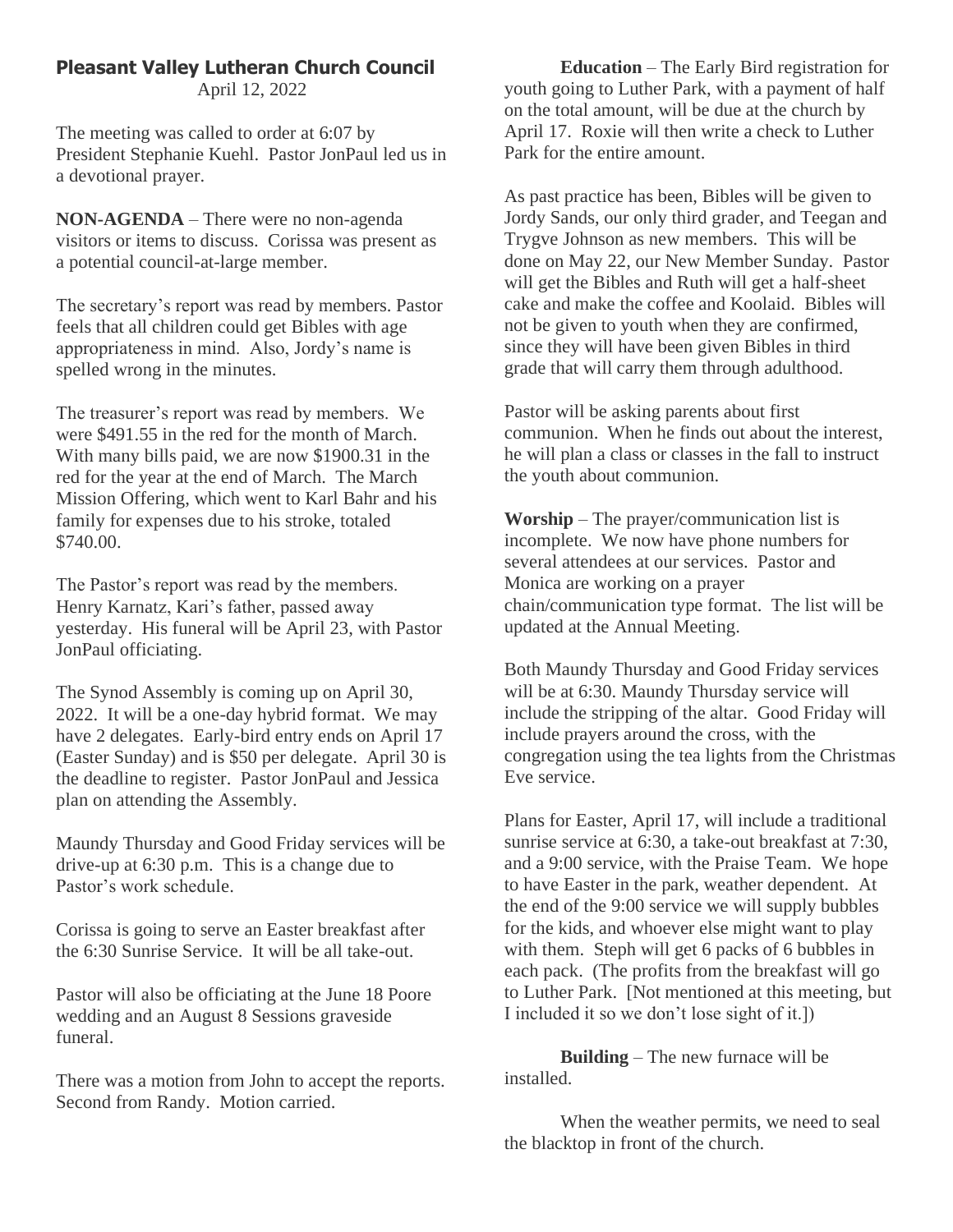We will need to pay the \$400 cost for the lift maintenance agreement for the year 2022. We are going to hold off on that until we are in the church and using the lift. I will talk to Wayne about the whole process and ask whether we can turn off all power to the lift until further notice.

The front railing on the stairs will need to be repaired when the frost is out of the ground.

#### **UNFINISHED BUSINESS**

#### **NEW BUSINESS**

We have had a number of people that have asked when we will return to in-church worshipping. We discussed our options. We would like to consider the people that are being excluded when we have outdoor services and also the ones that would be excluded if we return to indoor services. The questionnaire results showed that most people wanted to return to in building services, but would also be willing to attend any inthe-park services when the weather allows for that. Possibly, when we have in-building services we could also broadcast to the "parking lot."

The statistics, according to the state, have Eau Claire County at high concern in new cases, and medium concern in both infection rate and test positivity. We based our decisions on The Wisconsin Council of Churches' list of recommendations for each level of concern. We will have masks and hand sanitizer available for attendees.

Our Annual Meeting will be on May 1, after the church service. John and Steph will be going off the council. We have two people that have volunteered to be members-at-large. All reports need to be in to Monica on the week of April 17, in time to get printed by the April 24 service. Roxie's treasurer's report will be audited on Easter Sunday. We will have coffee and pre-packaged treats to serve at the meeting. Steph will line up the treats. Ruth will bring water to make the coffee.

After May 1, we will go back to serving coffee at our in-the-park services so we can have a social time after services. We will stay with individual servings for communion no matter where we hold the services. We talked about setting up a

TV monitor in the fellowship hall or down in the Sunday School room so people that aren't comfortable with being up in the church can watch and participate in the service, masked, in a smaller group. The monitor would also be very useful in both weddings and funerals, when there is overcrowding in the sanctuary.

Pastor JonPaul's recommendation; on days that are too stormy or inclement, we have indoor worship, including social distancing, with masks suggested. We will not do contact tracing, but encourage attendees to let us know if they become ill with Covid. Coffee will not be provided on these days. On days with nice weather, we will have outdoor services in the park when it dries out.

**Mission Sundays** – April – Bolton house May – New Life Recyclery – a business in Chippewa Falls that helps those in need, especially Veterans, with bikes, food, clothes, and finding work and places to stay

 June – Bob and Trisha Pichla – Bob needs out-of-state therapy for a spinal injury. Trisha is a special education aide in Eleva/Strum Schools.

**Other** 

A suggestion was made to give Cathy Winger a \$150 dollar gift card as a thank-you for all the times she has supplied our music in conditions that were not ideal. She has spent many cold hours at the keyboard! Carried.

We need to brainstorm ideas for fun activities to do in the park from June through August or September.

Next council meeting will be Tuesday, May 3, 2022, at 6 p.m.

At 7:57 p.m. a motion was made by Ruth to adjourn the meeting. Seconded by Dave. Motion carried.

We closed with the Lord's Prayer. Respectfully submitted, Ruth Poore, Council secretary Members present: Pastor JonPaul Dragseth, Stephanie Kuehl, John Poore, Randy Sands, Cortney Sands, Roxie Ulness, Dave Vlcek, Corissa Sands, and Ruth Poore.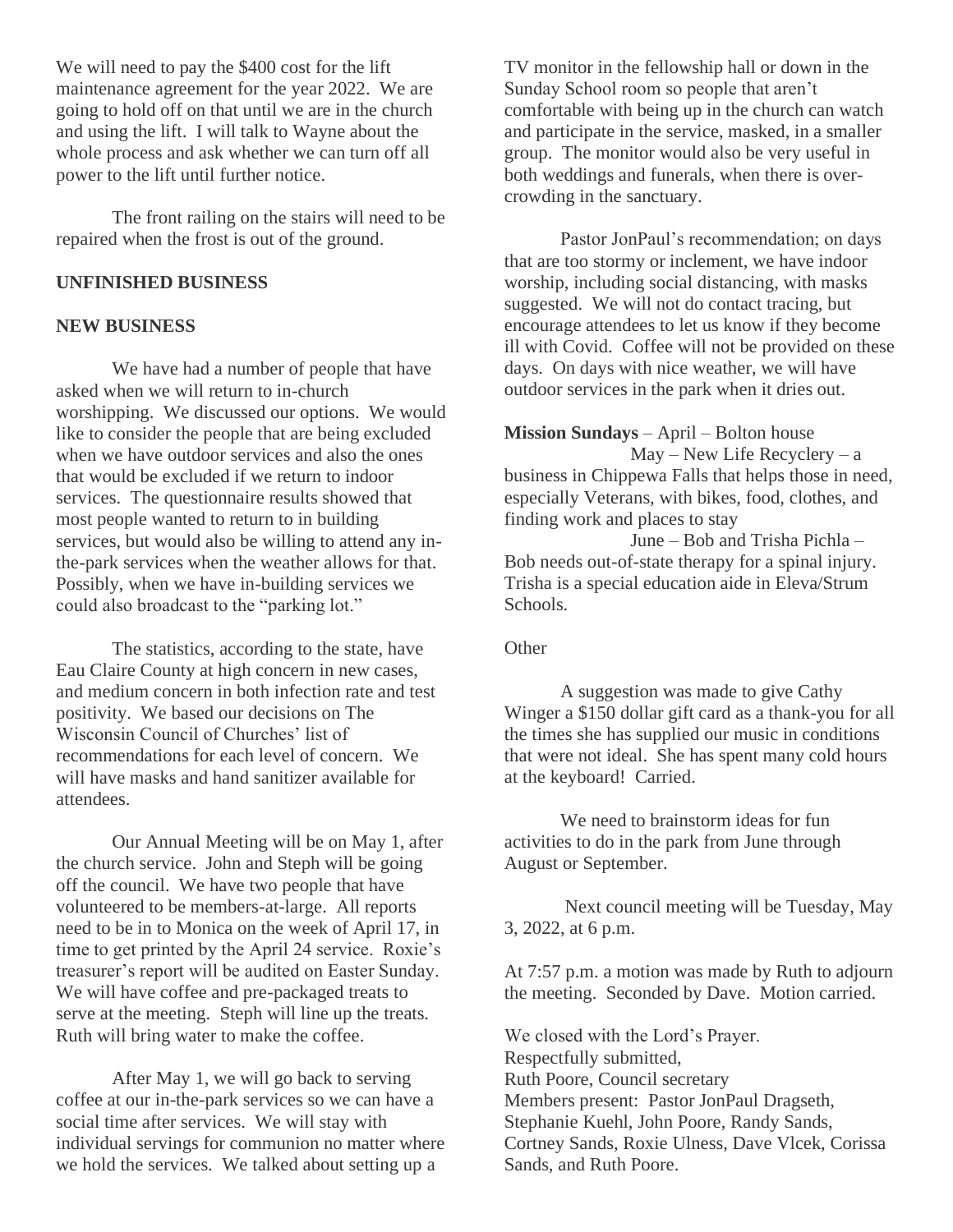# **Treasurer's Report**

None submitted

Respectfully submitted: Roxie Ulness, Treasurer

#### **\*\*\*\*\*\*\*\*\*\*\*\*\*\*\*\*\*\*\*\*\*\*\*\*\*\*\*\*\*\*\*\*\*\*\*\*\*\*\***

"I will remember the works of the Lord." Psalms 77:11

"That way I'll be focused on only the goodness of life."

# By the light of the Psalms by Chris Shea

### **Praise Team News**

The Praise Team will play in worship at Pleasant Valley on May 22 and 29, and will also lead worship at the Chippewa Valley Correctional Treatment Facility on those evenings. The group played to a "full house" at CVCTF on Good Friday afternoon and was blessed by faith stories shared by many of the men in attendance.

On April 20, the group attended the CVCTF's Volunteer Appreciation event which included presentations by the director of security, the volunteer coordinator, and the Chaplain; a delicious meal; volunteer orientation; and thank yous by many of the men who attend the Sunday evening worship services. The group was also treated to a demonstration by the men that are training puppies to be future service dogs. When asked to provide feedback on the volunteer appreciation program, several people agreed—more Puppies!! The praise team was also honored to play at the memorial service Henry Karnatz on April 23. Practices are at 6:30 pm Wednesday evenings.

## **Women of the ELCA**

The Dairyland Conference Morning of Renewal was held on April 20 at Sabylund Lutheran, Stockholm. Four people from Pleasant Valley attended. Kim Vlcek and Monica Bahr were elected to serve on the conference board as Financial Secretary and Mission Action office, respectively.

The Chippewa Valley Conference will host the annual women's retreat at Luther Park on June 8-9. Guest speaker Sally Ankerfelt is an ordained ELCA pastor and is an Adoption Coach with Renew Family Coaching, LLC and Growing Intentional Families Together, LLC. She co-authored a book "Reimagining Adoption: What Adoptees Seek from Families and Faith". The retreat will include chair yoga, basket weaving, water aerobics, foot soaks, card making, swimming, paint pouring on tile, and pontoon and wagon rides. Please note the retreat is scheduled so you can attend one or both days.

The Synodical Women's Organization will meet the afternoon of June 9 (following the Women's Retreat) at Luther Park. The main purpose of the meeting will be to hold election of officers to the SWO Board in 2022. Vacancies that need to be filled include: the office of the President and Dairyland Conference Representative. If interested contact Dawn Olson, dawndoug41@yahoo.com.

If you would like copies of the above registration forms or newsletter, or for more information about the events, contact Kim Vlcek, vlcekkr@yahoo.com

# **Invitation from Luther Park Bible Camp:**

Hello Ladies. Just sending a friendly reminder that the early registration will be ending soon. We are working hard on spreading the news. As of right now we only have about 30 registrations that have been sent in to Eileen. We are hoping for big numbers this year since it's in June and we will have more help while we are there. :)

Hope you all had a very special Easter Weekend. God Bless and see you soon....

Jacki Johnson

Chippewa Valley Conference Coordinator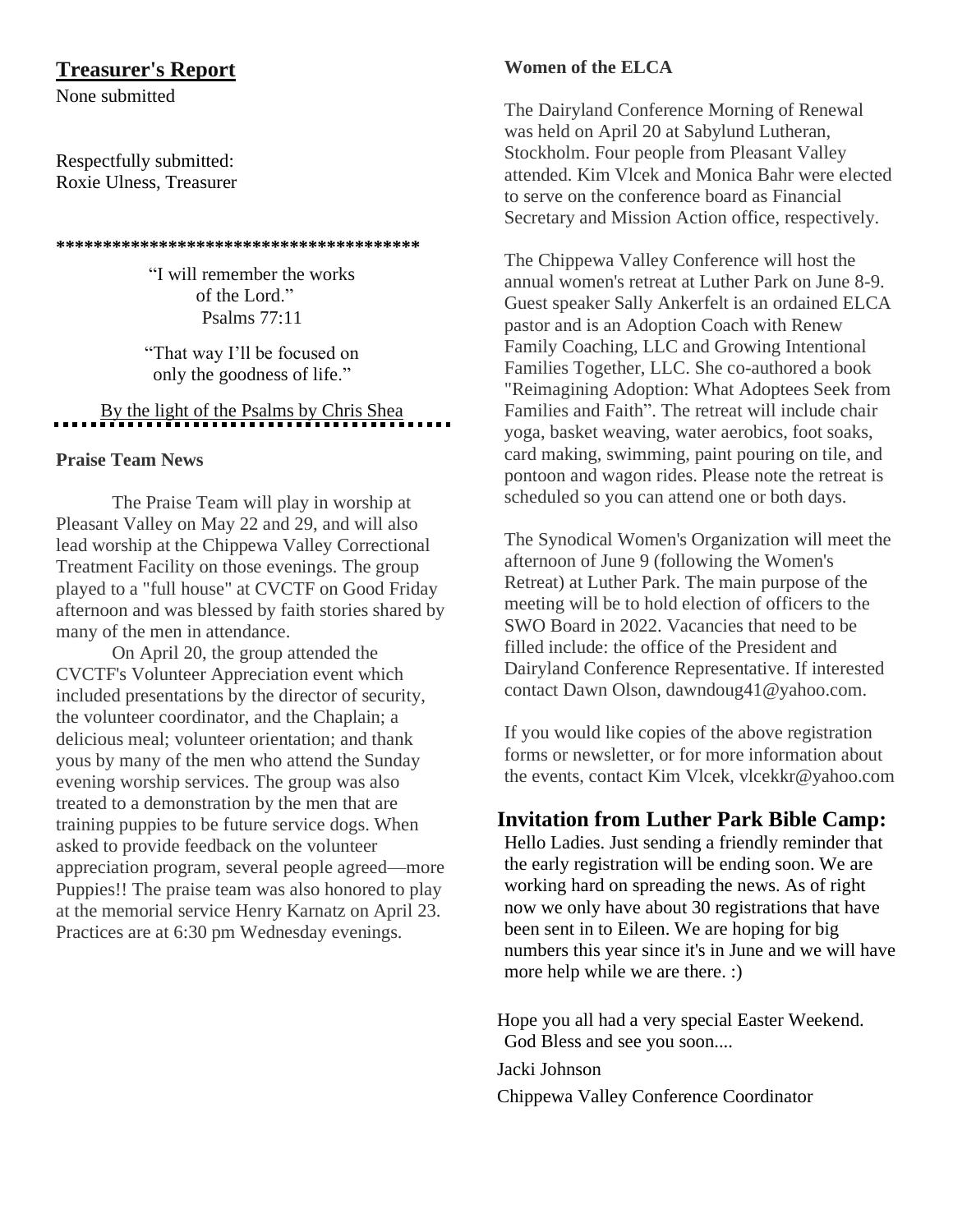# **Thank you**

To Pleasant Valley Lutheran Church Pastor JonPaul Dragseth

# Dear Pastor JonPaul,

I want to thank you for the very generous gift of \$255.00.

Your support helps provide people access to food, health services, a safe place to live, skills to acquire employment and programs and services that serve the elderly, disabled, veterans, single parents and families.

I must share it has been extraordinary to witness the tremendous support we have received from caring people like you from all across the country. You are a sign of hope in the midst of extreme anxiety for so many of our sisters and brothers!

May God continue to bless you always, and in all ways.

Luis Marques Senior Director, Annual Giving

Catholic Charities USA

# **Thank you**

To Pastor JonPaul and to the Pleasant Valley Congregation

Thank you again from the bottom of our hearts. We cannot begin to express how much we appreciate your Mission Offering gift. God is at work in it! We had to call the gas(LP) company to check on our tank we had used a lot more than we thought we should have, it was down to only 5%. The found a small crack and had to replace it and charged us with an emergency fill all at our expense. The bill came to about the same exact amount that the Mission Offering was both just over \$700.00 dollars. The Lord provides!

Karl continues to improve. He has come a long way. By the time you receive this mailing he will be home! Praise the Lord.

> Again, Thank you so much God Bless; Love Karl & Kim Bahr

Karl and Kim Bahr's home address is: 26705 E 30<sup>th</sup> Ave. Cadott, WI 54727

# **TEXTS FOR MAY**

*We will be meeting in Olson Park during good weather and in-church during inclement weather.*

# **Third Sunday of Easter – 1st**

Acts 9:1-6, (7-20) Psalm 30 Revelation 5:11-14 John 21:1-19

# **Fourth Sunday of Easter - 8 th**

Acts 9:36-43 Psalm 23 Revelation 7:9-17 John 10:22-30

# **Fifth Sunday of Easter – 15 th**

Acts 11:1-18 Psalm 148 Revelation 21:1-6 John 13:31-35

# **Sixth Sunday of Easter -22nd**

Acts 16:9-15 Psalm 67 Revelation 21:10, 22-22:5 John 14:23-29 or John 5:1-9

# **Ascension Day – 26th**

Acts 1:1-11 Psalm 47or Psalm 93 Ephesians 1:15-23 Luke 24:44-53

# **Seventh Sunday of Easter -29th**

Acts 16:16-34 Psalm 97 Revelation 22:12-14,16-17,20-21 John 17:20-26

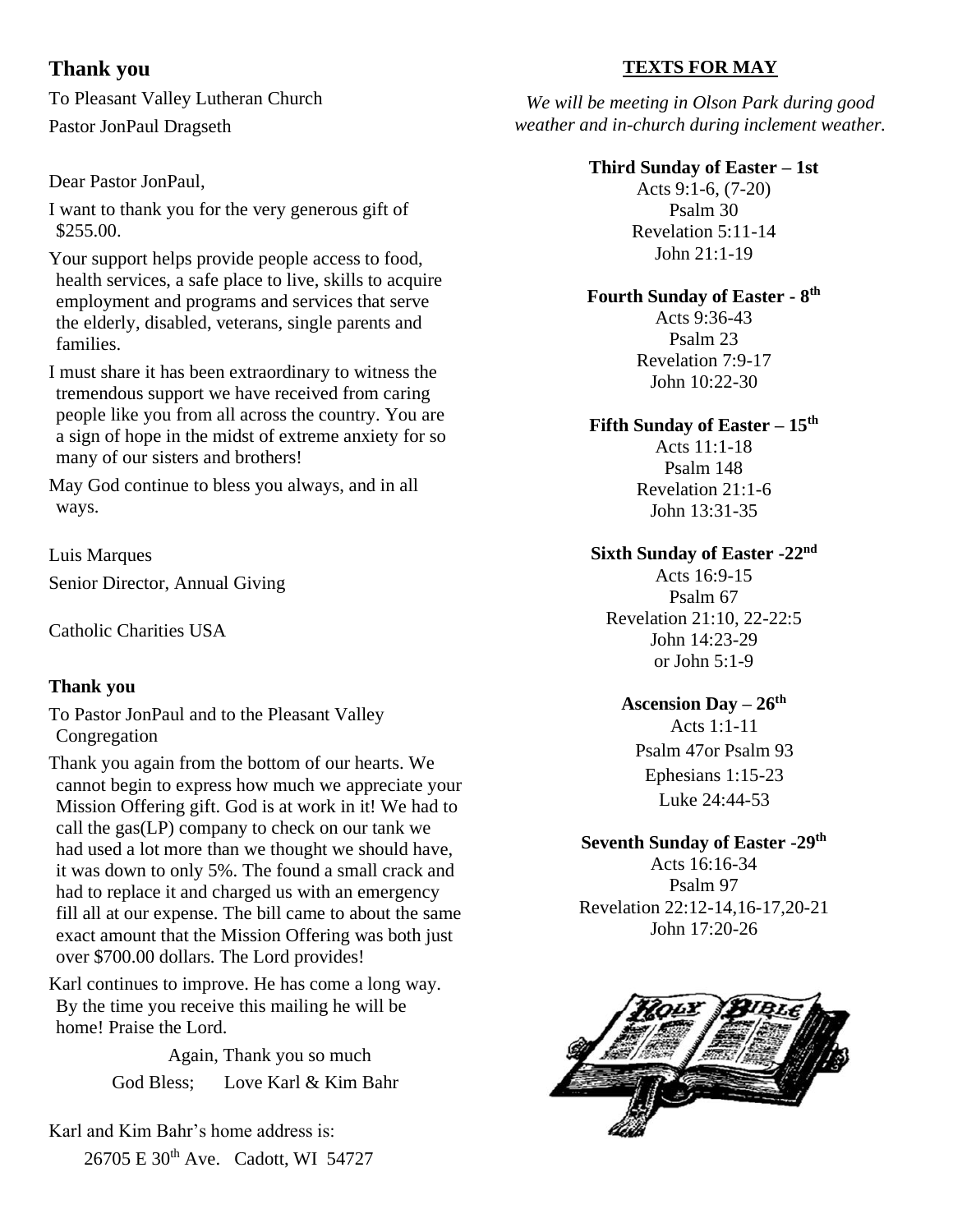# **WE INVITE PRAYERS FOR:**

**The family of Henry Karnatz** – Kari's dad **Lenny Odegard,** Sadie's husband - Cancer **Lee & Amy Marsh** - Liver Cancer and Chemo; neighbors of the Gilbertson's **Gwen Chubb –** Monica's cousin - cancer; is on hospice care

**Martha McCourt** – Marianna's mother, living with dementia

**Karl Bahr –** has moved back home, continues to do therapy

**Sharon Hazen –**has moved back home

**Alton Hillesland -** is home and is going well

**Duane Vlcek and Ayla Hakes and family**

**Shelby Hill and family** - missionaries living in France

**Keyla Lisbeth** - the Sharing the Dream recipient, student in Guatemala

**All our service men and women**:

**Alex Bauer** stationed in England

**Inmates at CVCTF** – and Chaplain Hull

**All those who are missing a loved one**

**Those on our visiting list:** Bob Dutter & Gary and Sharon Hazen





Kids Color page